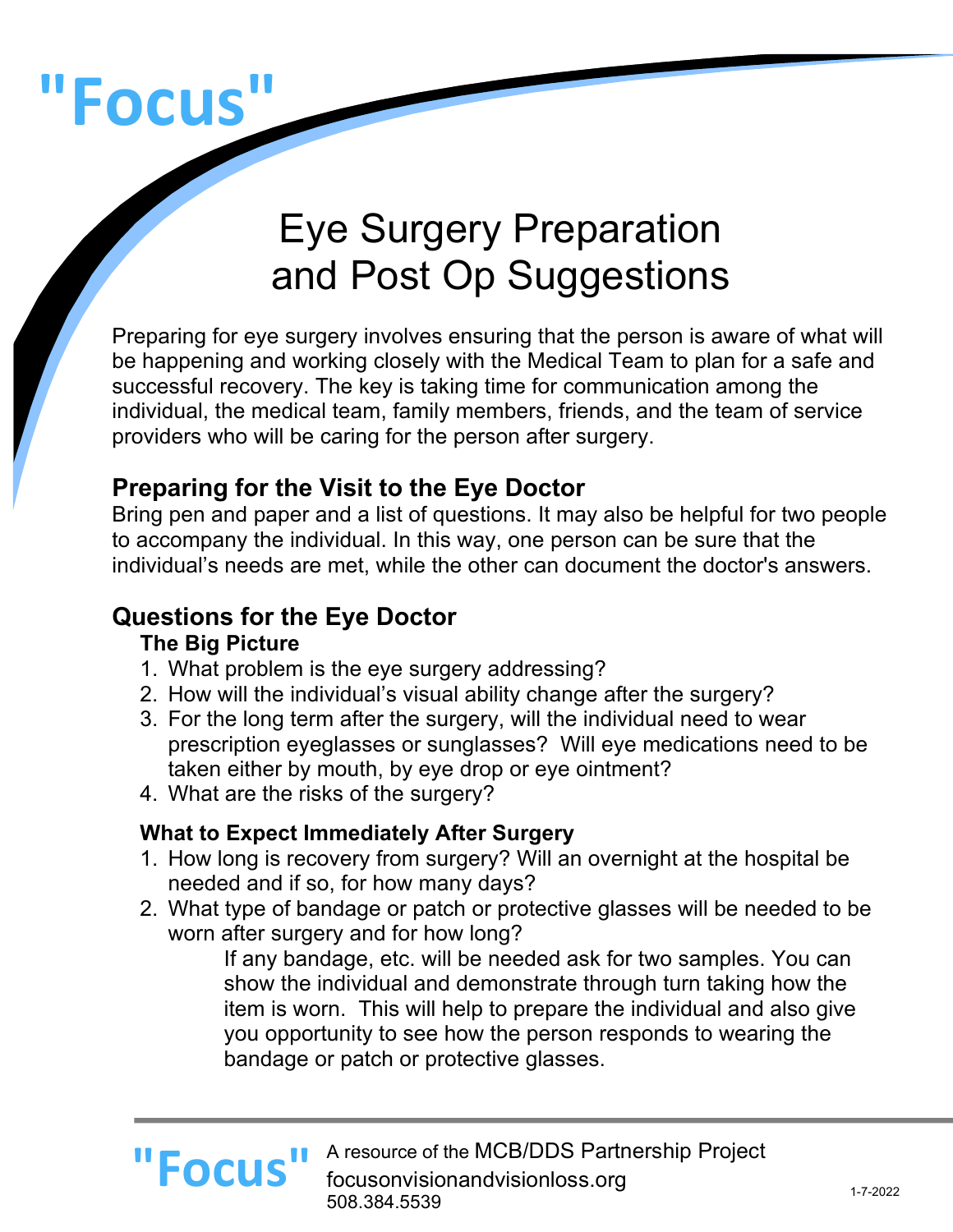# **Eye Surgery (continued)**

# **Questions for the Eye Doctor (continued)**

**Additional Requirements or Limitations**

- **1.** What medications will need to be administered during the recovery period? Will frequent eye drops be needed daily? How many times a day will the medication be administered, and for how long?
- 2. Will there be any physical limitations during recovery? For example, no bending, no heavy lifting, no touching of the eye, or eye area. And for how long after surgery (days, weeks) will these limitations need to be honored?
- 3. Be sure to ask any other questions that reflect concerns the individual has or that you or other caregivers, family members, or friends may have based on the particular needs and preferences of the individual in terms of eye surgery or recovery.

# **Preparing the Individual**

Preparing the individual is a crucial step to successful post-operative care and will offer important information as to how the individual may react to any postoperative bandage, eye patch or glasses that may be required. The following steps for preparing the individual should be done in a supportive environment by a person with whom the individual feels most comfortable. Be sure to consider the person's needs and preferences including the amount of functional vision the individual has.

- 1. Make sure the individual knows which eye is going to be operated on.
- 2. Present the protective eyewear that will have to be worn during recovery. Assist the person to put the eyewear on. If helpful, you could put one set of the bandages and/or protective glasses on first to show the individual and then take turns. This exercise will also help you to see how the person may react to any protective eyewear after the surgery and will give you time to plan accordingly.
- 3. If any physical limitations will be imposed on the person during recovery, talk about that as well. Use demonstration and role-play if appropriate.
- 4. Explain if any eye drops or ointments will have to be placed in the eye after surgery. The doctor's office may have pamphlets with pictures of administration of eye drops/eye ointments for the individual to look at.
- 5. Be sure that all of the individual's questions are answered. If you do not know the answers, put the person in contact with someone who can answer the questions such as another caregiver, family member, friend, or the individual's eye doctor or medical team.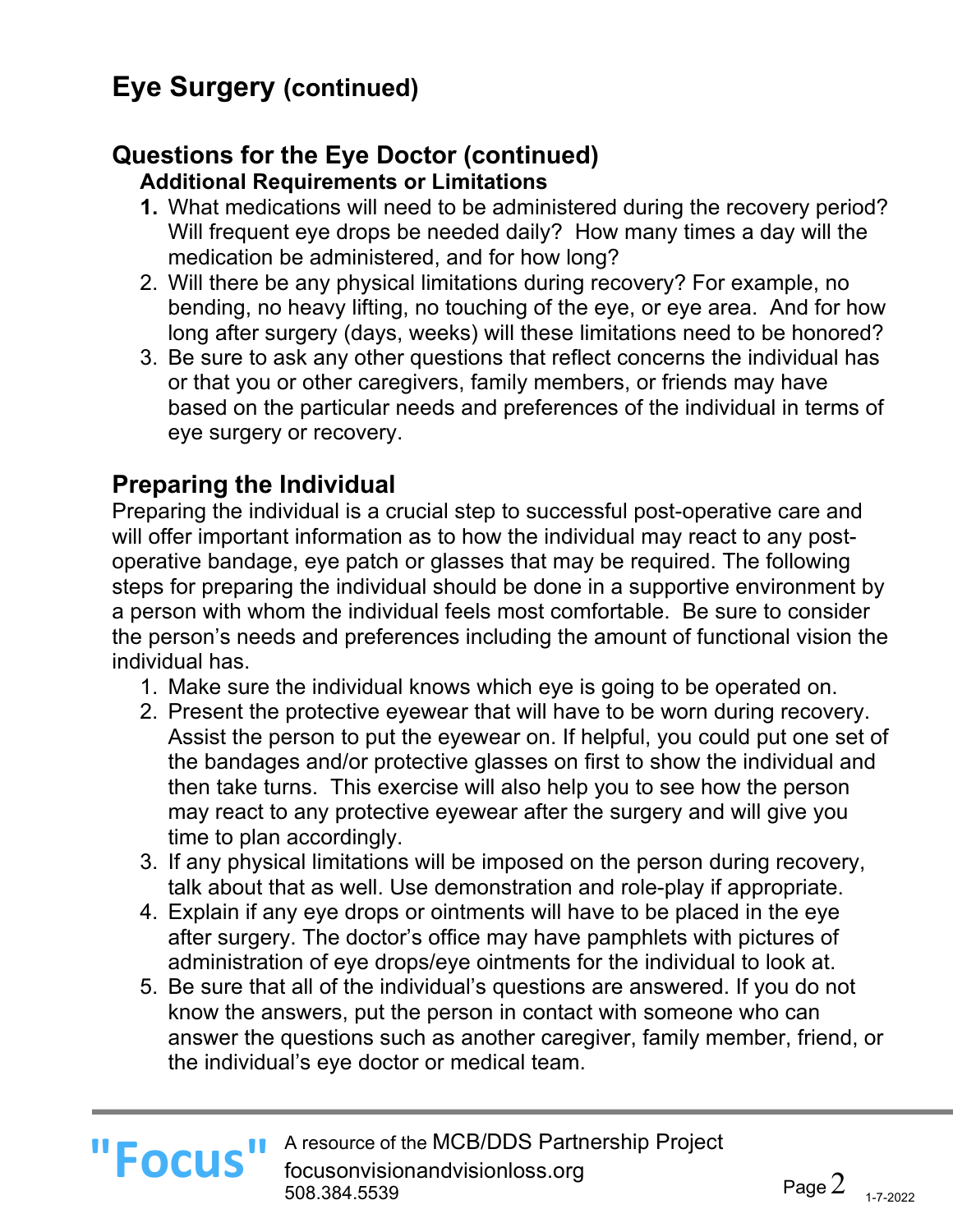# **Eye Surgery (continued)**

## **Planning for Post-Operative Care**

Planning is important for anyone who is going to have eye surgery, but again, is especially important if the individual may have difficulty tolerating post-operative bandaging, administration of eye medication, and/or any physical limitations that may be required immediately after surgery. Schedule a meeting with all caregivers, family, and friends who will be responsible for caring for the individual after surgery.

# **Staffing Needs for Initial Recovery**

### **Recovery in Hospital**

If the individual will need to spend overnight(s) in the hospital, representatives from the medical Team who will be caring for the individual, and who may not know the person very well, should also be present at the planning meeting, or at a minimum be made aware of any concerns.

### **Questions to Consider**

- 1. Will the individual need support from familiar staff during awake hours or for around the clock during the hospital stay to monitor for safety?
- 2. Who will provide the support?
- 3. How many days will the individual stay in the hospital after surgery?
- 4. Are there any items or quiet activities that could be brought to the hospital to make the stay more comfortable for the individual?

### **Day Surgery, Recovery at Home, or Recovery at Respite**

If skilled nursing or respite services are needed following surgery, a representative from each service provider should be present at the planning meeting to ensure effective communication of plans and concerns regarding post-surgical care.

### **Questions to Consider**

- 1. Is the environment quiet/calm enough for the individual to recover at home or will an alternate respite site be needed for the initial recovery?
- 2. Will skilled nursing services be needed? Or training for staff for eye care after surgery? If so, who will provide training and monitoring of care?
- 3. Will the individual need support from familiar staff during awake hours or for around the clock to monitor for safety?
- 4. Would the individual tolerate staying in bed if needed, without someone sitting close by?